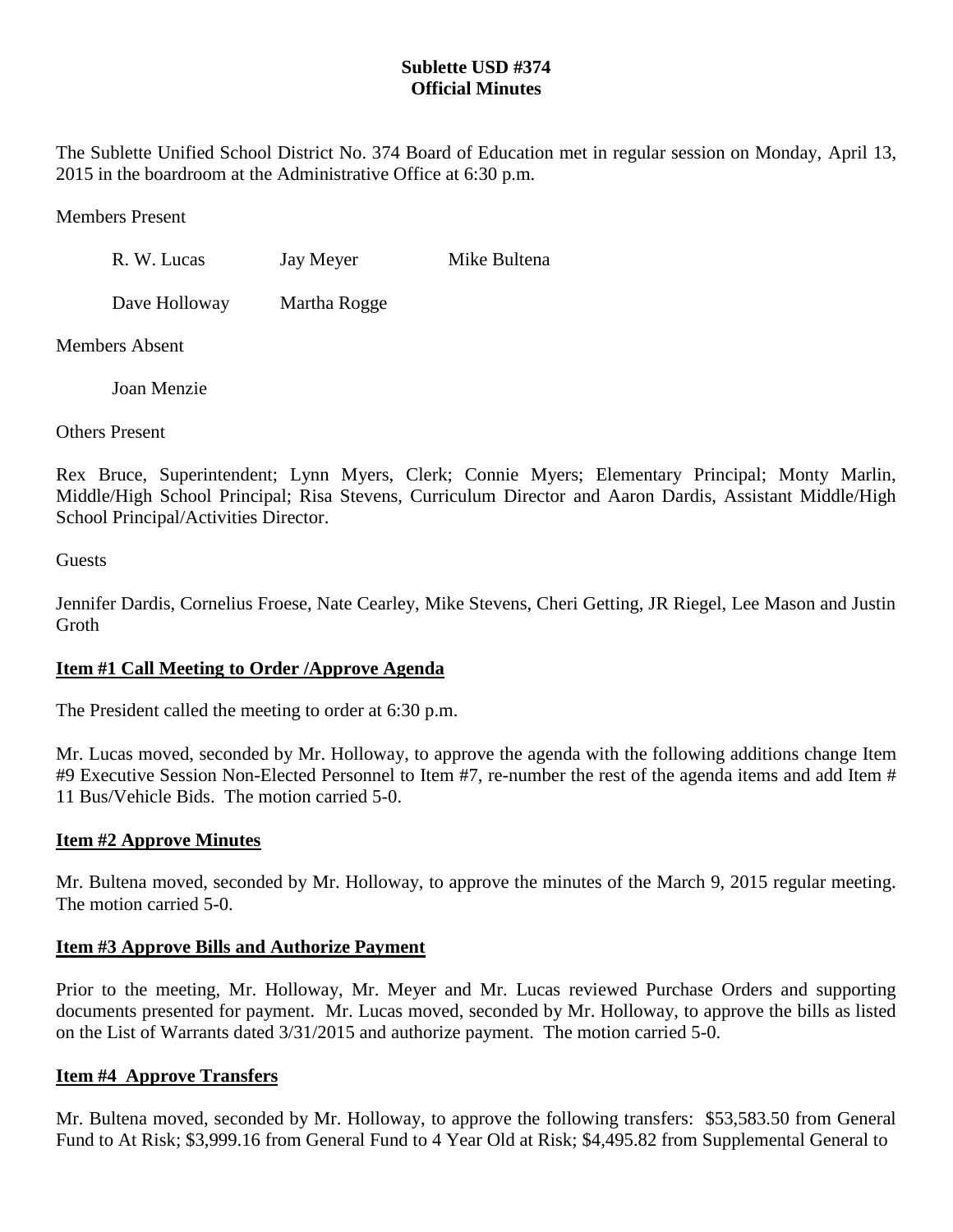Board Minutes Page 2 April 13, 2015

Daycare; \$13,645.56 from General Fund to Bilingual; \$30,175.76 from General to Special Education and \$9,839.08 from General to Food Service. The motion carried 5-0.

## **PUBLIC FORUM**

Mr. Mike Stevens gave the Sublette School Foundation annual report.

Mr. JR Riegel and Ms. Cheri Getting presented a check for \$300 to the Sublette School Foundation from American Implement.

### **Reports**

### **Curriculum**

Mrs. Stevens reported that state math assessments are this week at the Elementary School. She discussed the Math and Language Arts SAC's textbook selections and presented the Wellness Policy Guidelines.

#### **Principals**

Mrs. Myers reported on the changes to policy on school party snacks for the next school year. She invited the board to the elementary school musical "101 Dalmatians" on April 30, 2015.

Mr. Marlin reported on the  $8<sup>th</sup>$  Grade Trip, Prom and state large group music festival.

Mr. Marling introduced Jennifer Dardis who gave a report on the Art Department, Justin Groth who reported on a recent high school activity and Nate Cearley who reported on the leadership training he had attended at Southwest Plains Regional Service Center.

#### Activities Director

Mr. Dardis reported on the Golf Invitational today at Buffalo Dunes, High School Softball and Baseball and High School and Middle School Track.

#### SWPRSC/HPEC

Mr. Meyer reported on the SWPRSC Board meeting. Mr. Bultena reported on the HPEC meeting.

#### Superintendent:

Mr. Bruce discussed new board member workshop, changing yearbook companies, the after school program and the new school finance formula.

### **Item #5 Select Board Members to present diplomas**

Mr. Lucas and Mrs. Rogge will present the high school diplomas. Mr. Holloway and Mr. Meyer will present the  $8<sup>th</sup>$  grade awards.